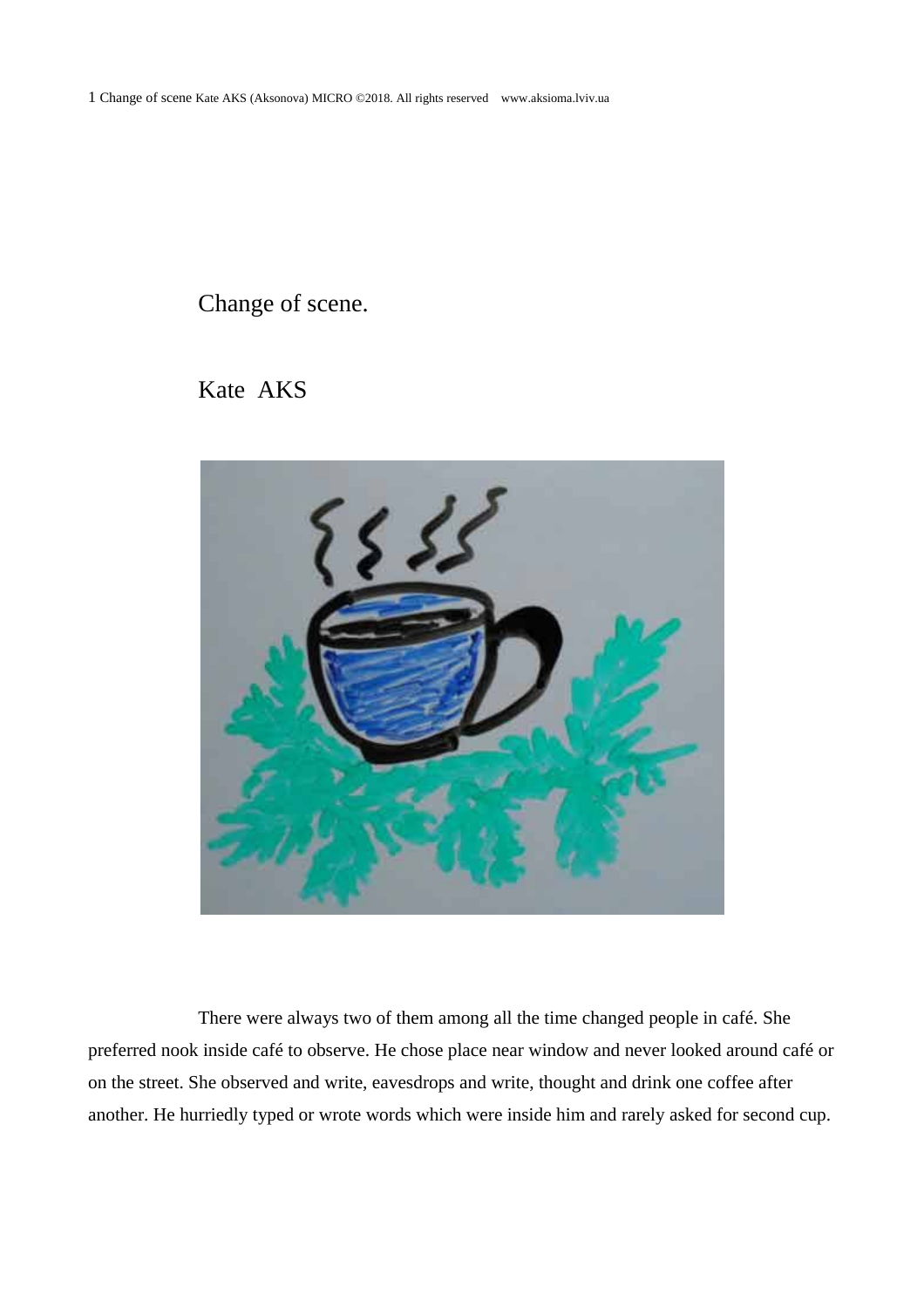She didn't hope to saw him after Christmas, probably like she wanted to finish draft before New Year and have something completed in this year.

Like she predicted, she couldn't write a line at home. Nephews were everywhere, loud and whole of ideas. Siblings also had lot of news. Her problem in manuscript was that she couldn't change a scene. So she decided to return in town till New Year and write.

- Whole story could took place in one locations, but at least add twist. - Suggested to her writing coach. Woman, with three kids, two dogs, lead healthy life, helped in three charities and advised others how to improve weakness in the story. Linda as best productive act could woke up and walk to the coffee to write there few hours, before sit on reception in spa salon.

Today was her day off, so Linda came later than usual to the coffee shop. He was on place, she knew his every move. She was more than sure, that voiceless character in her draft was him.

She took her first cup of coffee and looked around at tourists in searching for some detail which could change scene or brought to her idea with possible twist. He finished his writing, put notebook in the bag and after nod to waiter went away from the café.

Linda hadn't intention to hurry and ordered another cup.

- Here is your coffee. - She smiled and looked at the waiter. Linda only nodded and he walked away.

She turned around and this time was sure. This waiter was writer, who daily wrote there. Linda looked at her notes, this could be inner change of scene about which talked writing coach. And all she did to figure out this, simply came later than usual.